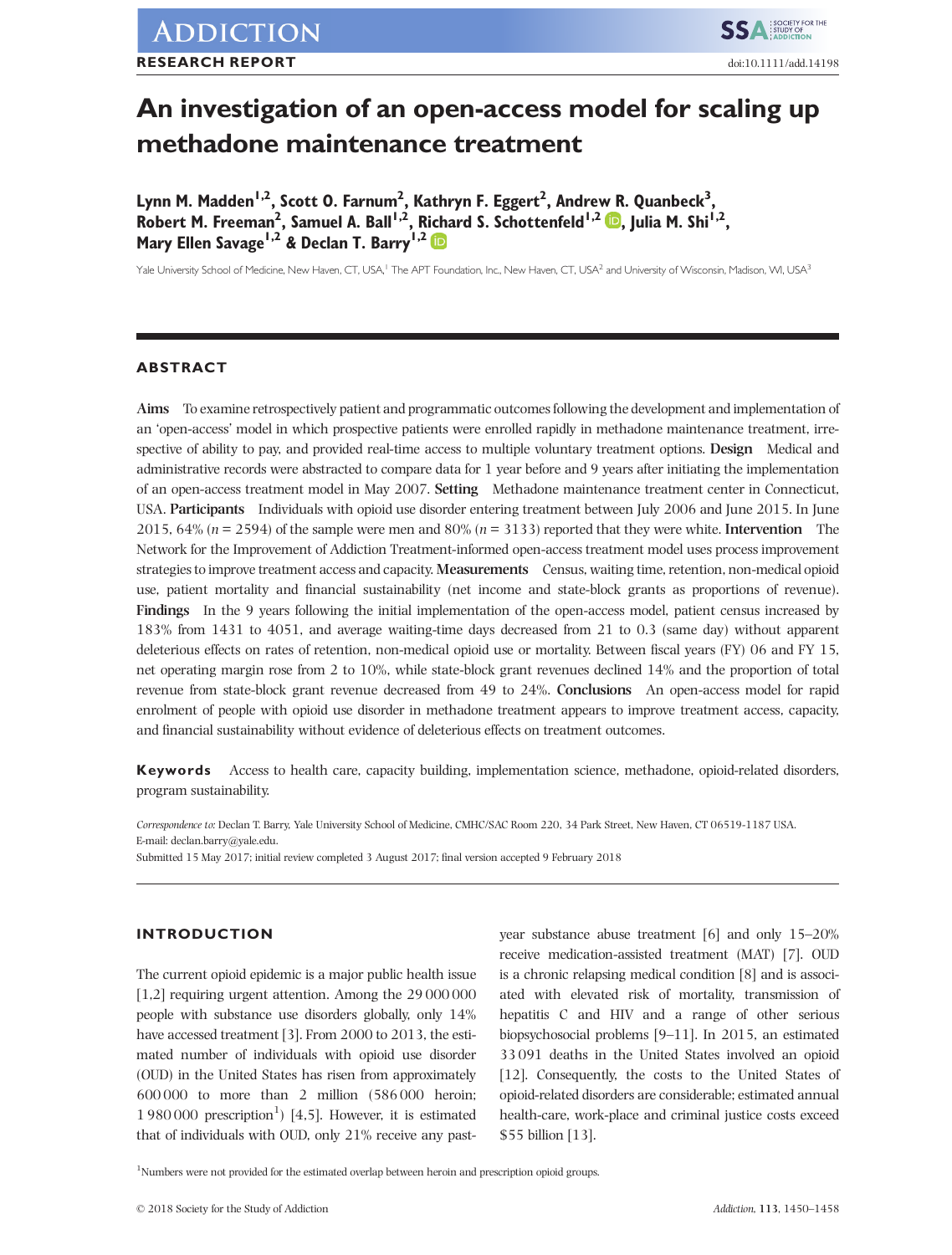Improved access to evidence-based MAT such as methadone (opioid agonist), buprenorphine (partial opioid agonist) or injectable naltrexone (opioid antagonist) is a crucial public health strategy in confronting the opioid epidemic [2,14–16]. The incorporation of psychosocial treatments is an internationally recommended strategy for managing opioid-related disorders [17,18]. Beyond effective treatment of OUD, MAT has several additional public health benefits by reducing transmission of hepatitis C and HIV, overdose, all-cause mortality and illegal activity; it also improves social functioning and health-care engagement [15,16,19–22]. Despite an increase in excess of 230% between 2003 and 2012 in the estimated number of people in the general population with OUD, the number of opioid treatment programs  $(OTPs)^2$  operating in the United States increased by only 9.4% (from 1067 to 1167), while the number of patients receiving methadone maintenance treatment increased by only 37.3% (from 227 003 to 311 718) [23]. Although buprenorphine has increased treatment capacity significantly for OUD in the United States [24,25], the estimated gap in 2012 between MAT need (i.e. number of individuals with OUD) and capacity  $(i.e.$  number of opioid agonist MAT slots<sup>3</sup>) was approximately 1.3 million [23]. Recent governmental initiatives have allocated funding to expand access to MAT [26,27]; however, there is a paucity of evidence-based models that incorporate costs and which guide MAT implementation.

The Network for the Improvement of Addiction Treatment (NIATx) [28], which began as a partnership between the Robert Wood Johnson Foundation and the Center for Substance Abuse Treatment, was designed specifically to identify and overcome treatment access barriers (and thus build capacity). However, neither long-term outcomes nor financial sustainability has been examined for NIATx or other implementation frameworks. The aim of this study was to examine, during a 10-year period, the impact on patient census, admission waiting time, retention, nonmedical opioid use and financial sustainability associated with developing and implementing the 'open-access' treatment model (where prospective patients are enrolled rapidly in methadone maintenance treatment, irrespective of their ability to pay, and provided with real-time access to manifold group and individual treatment options from which they are free to choose).

# **METHODS**

# **Study site and sample**

The APT Foundation, Inc. (hereafter referred to as APT) is a Connecticut-based not-for-profit community-based

organization, founded in 1970, which specializes in the treatment of substance use disorders, and is affiliated with the Yale University School of Medicine. APT also provides primary care, psychiatric, counseling and vocational services. The sample comprises patients who entered outpatient methadone maintenance treatment at APT between July 2006 and June 2015. In June 2015, 64%  $(n = 2594)$  of the sample were men, and  $80\%$  $(n = 3133)$  reported that they were white. Patients' mean [standard deviation (SD)] age was  $42.4$  (SD = 16.6) years. Licensed clinicians confirmed that patients met DSM-IV-TR criteria for OUD before they began methadone maintenance. While opioid agonist treatment with buprenorphine was available at APT from 2006, regulatory and financial barriers precluded offering it to all prospective patients. Additionally, admitting clinicians sometimes determined that maintenance on methadone was a better fit for prospective patients.

# **Overview of Network for the Improvement of Addiction Treatment (NIATx) procedures**

NIATx uses a quality improvement procedure common in engineering and implementation science called 'rapidcycle testing' [29], which involves defining the task or 'change project', performing a 'walk-through' in which change-team members navigate the same procedures that the prospective or existing patient follows when seeking or receiving services, identifying the change project aim, collecting baseline data and testing the changes [29]. Changes that move the organization towards improved access, treatment capacity or retention are viewed as successful, and are adopted by the organization. A more complete description of the NIATx organizational change model can be found elsewhere [28,30,31].

# **Development and implementation of the open-access model at APT**

The development and implementation of the open-access model occurred in two phases. The first phase began in May 2007, when APT began using the NIATx rapidcycle model. A change team was established comprising the chief executive officer (a NIATx-trained coach), medical director, clinical services director and human resources director. A walk-through of existing intake procedures identified multiple possible barriers involving waiting time and access (see Table 1). The change team initiated a series of change projects to improve waiting time and access: (1) tuberculosis testing procedures were

<sup>&</sup>lt;sup>2</sup>Historically, these programs were often referred to as methadone maintenance treatment programs.

<sup>3</sup> Estimated number of slots was calculated by the authors using SAMHSA data on OTPs and physicians waived to administer, dispense or prescribe buprenorphine under the Drug Addiction Treatment Act.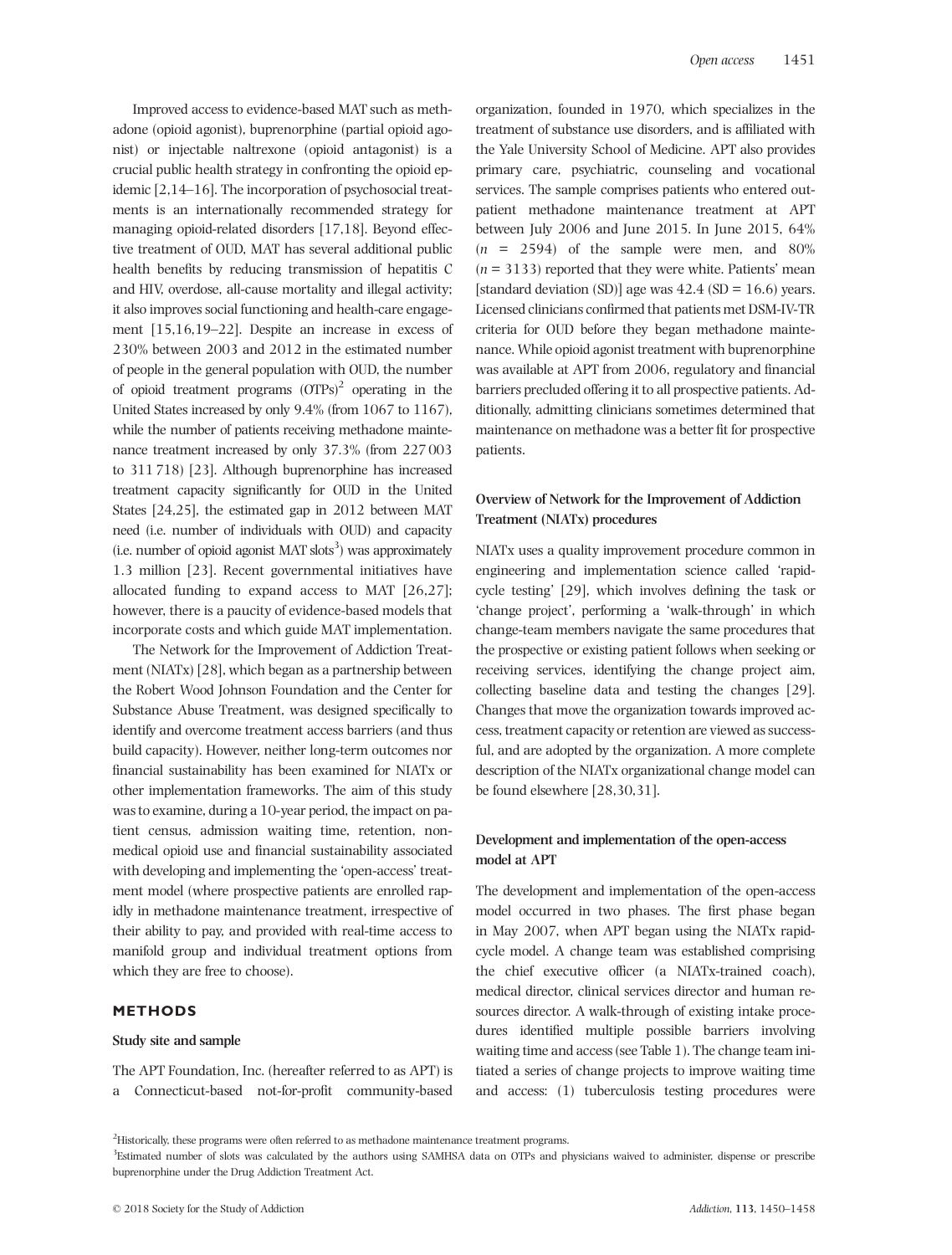**Table 1** Summary of change projects in the development and implementation of the open-access model.

| Phase <sup>a</sup> | Identified barriers                                                                                                                                                                                                     | Change projects to address barriers                                                                                                                                                                                                                                                                                                                                                                               |
|--------------------|-------------------------------------------------------------------------------------------------------------------------------------------------------------------------------------------------------------------------|-------------------------------------------------------------------------------------------------------------------------------------------------------------------------------------------------------------------------------------------------------------------------------------------------------------------------------------------------------------------------------------------------------------------|
| 1                  | • Admission occurred only after results from PPD for<br>tuberculosis were read                                                                                                                                          | • PPD was placed (but not read) before admission since positive<br>findings are not a contraindication for beginning methadone<br>maintenance                                                                                                                                                                                                                                                                     |
| 1                  | • Patients required to provide documentation or contact<br>information for an adult to verify addiction history                                                                                                         | • Procedures for verification of addiction were altered so that<br>they could be performed on the same day <sup>b</sup>                                                                                                                                                                                                                                                                                           |
| 1                  | • Patients required to pay back balances and upfront fees to<br>cover administrative costs, PE and tapering (in case of<br>discontinuation of methadone maintenance)                                                    | • Discontinued back-balance payment requirement and upfront<br>administrative, PE and tapering fees                                                                                                                                                                                                                                                                                                               |
| 1                  | • Patients admitted only if self-pay or with insurance<br>coverage                                                                                                                                                      | · Eligible patients admitted irrespective of insurance coverage or<br>ability to self-pay. Following admission, patients without<br>insurance were assisted in procuring it (e.g. Medicaid)                                                                                                                                                                                                                       |
| 2                  | Long waiting time<br>• Admission process divided into screening, intake, PE and<br>methadone initiation-all conducted on different days by<br>appointment<br>• Full PE needed prior to admission                        | • Regularly scheduled walk-in screening, intake, medical<br>screening and methadone initiation available same day,<br>Monday-Friday <sup>c</sup><br>• Medical screening for contraindications conducted prior to<br>admission; PE performed on walk-in basis after admission                                                                                                                                      |
| 2                  | Counseling<br>• Patients were assigned a counselor whom they met with one-<br>on-one by appointment and were sometimes assigned to a<br>scheduled treatment group led by the counselor                                  | • Primary mode of counseling changed to 'drop-in' groups <sup>d</sup> ;<br>individual counseling available on request or as-needed                                                                                                                                                                                                                                                                                |
| 2                  | Methadone dosing<br>• Non-standardized dosing protocol<br>• Sub-therapeutic maintenance dosing                                                                                                                          | • Standardized dosing protocol implemented<br>• Therapeutic maintenance target dose (i.e. $\geq 90$ mg daily)<br>within 30 days of admission                                                                                                                                                                                                                                                                      |
| 2                  | Take-home methadone bottles <sup>e</sup><br>· Eligible patients not receiving take-home bottles<br>• Reliance on patient request                                                                                        | • Routine review of patients' take-home bottle eligibility<br>performed by clinical teams<br>· Eligible patients were contacted to review criteria and<br>complete relevant paperwork                                                                                                                                                                                                                             |
| 2                  | Administrative discharge criteria<br>• Inability to pay for services<br>• Ongoing substance use<br>• Behaviors deemed 'inappropriate' by providers such as<br>arguments or non-attendance<br>• No standardized protocol | • Inability to pay no longer a criterion for discharge<br>• Ongoing substance use (unless unsafe) no longer a discharge<br>criterion<br>• Inappropriate behaviors (unless a risk to patient or staff safety)<br>no longer a discharge criterion<br>• Patients discharged only after review by clinical team and<br>approval of chief executive officer confirming safety risk or<br>absence of treatment efficacy |

<sup>a</sup>Phase 1 barriers to waiting time and access were identified following an initial walk-through of extant intake procedures. Phase 2 barriers to access, retention and capacity were identified by change team members. <sup>b</sup>Consistent with federal requirements, all admitted patients met with a clinician who formally evaluated the patient for opioid use disorder; eligibility for admission was confirmed by a licensed medical provider. <sup>c</sup>During walk-in visits, patients can meet with a provider without an advance appointment. <sup>d</sup>Patients were offered Monday–Friday access to a variety of 50-minute groups (starting every 30 minutes from approximately 5 a.m. to 3 p.m.). Patients choose whether to return for another session after attending a particular group or to try a different group on subsequent visits with a minimal expectation of attending at least one group per month. <sup>e</sup>In accordance with federal and state regulations, methadone maintenance programs can provide patients who demonstrate abstinence from illicit drugs and stability (e.g. regular attendance) with take-home methadone. Without take-home bottles, patients need to attend their programs daily for methadone (the elimination half-life of methadone is 8–59 hours), and this comprises a burden to both patients and medicating staff and poses a possible barrier to retention and treatment capacity. PPD = purified protein derivative; PE = physical examination.

modified; $4(2)$  procedures for verification of addiction were altered; (3) requirement to pay back balances and upfront administrative, physical examination and tapering fees were discontinued; and (4) admission fee structure was altered. The second phase began in fall 2007. Change teams [whose composition varied, but typically included the chief executive officer (CEO) and a clinic director] identified barriers to access, retention and expanding treatment

capacity. The development and implementation of key elements of the open-access model occurred during this phase, including walk-in evaluations, same-day treatment initiation and provision of 'drop-in' groups. Some change projects addressed factors identified previously as barriers to methadone maintenance access or retention, including long waiting time [32], financial costs to patients [33,34] and subtherapeutic methadone dosing [35,36]. Other

<sup>4</sup>In the United States, tuberculosis screening/testing and a physical examination are federal requirements for patients entering methadone maintenance treatment.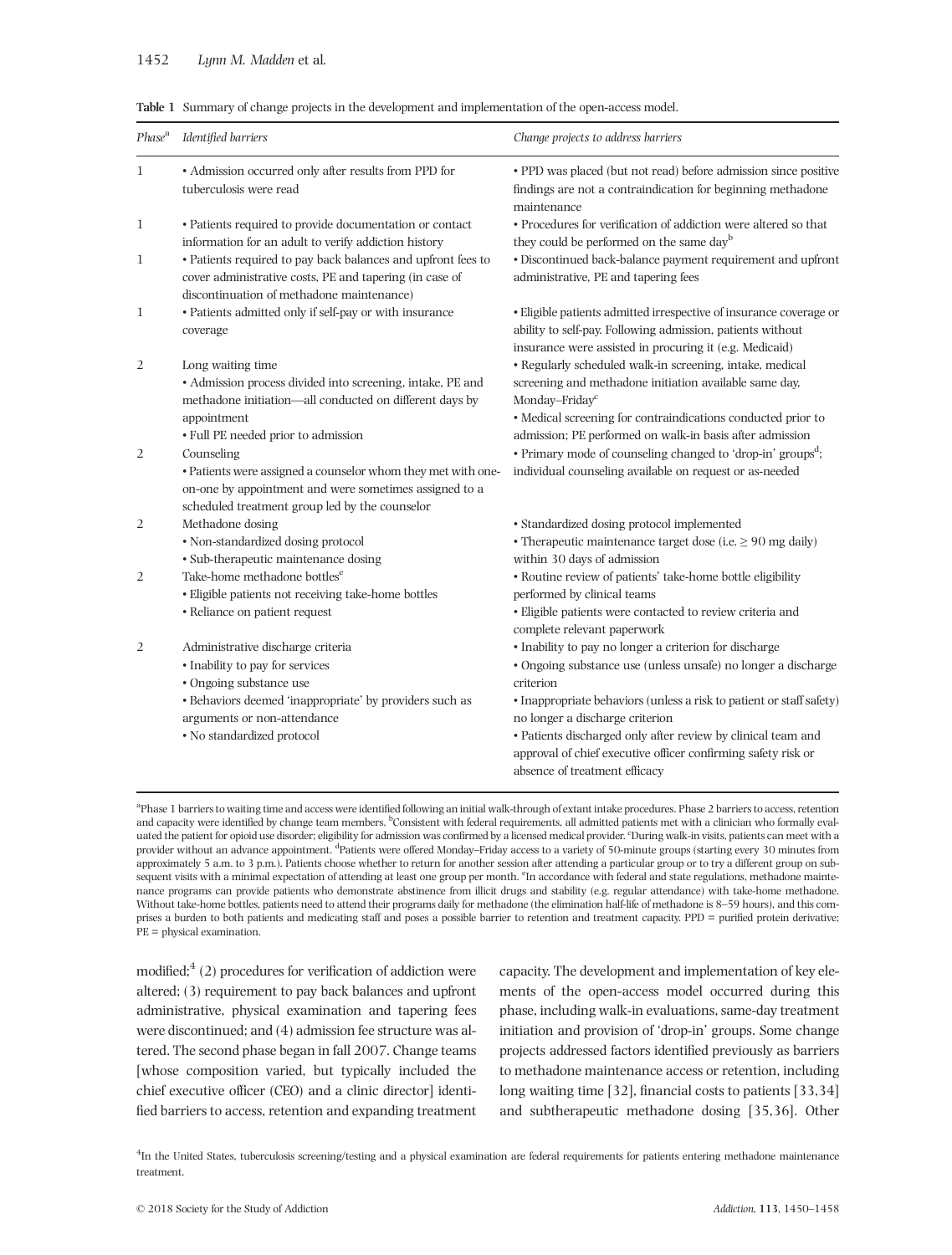barriers were suggested by change team members, including appointment-making for individual counseling, takehome medication procedures and administrative discharge criteria. As summarized in Table 1, a series of change projects was implemented to target these barriers.

#### **Outcomes and measures**

Study data were collected as part of routine quality assessment and improvement procedures and were abstracted from administrative and patient medical records. Primary outcomes were census (number of patients enrolled in treatment), waiting time (number of days between first face-to-face appointment and first methadone dose), retention (the proportion of patients who were in treatment 90 days after starting a treatment episode), illicit opioid use (as evidenced by a positive urine specimen), patient mortality (number of deaths each year for both active patients and those discharged within the previous 30 days) and financial sustainability (net income and state-block grants as proportions of total revenue). Consistent with federal requirements for OTPs, urine samples were collected on patients at least eight times per year; not all patients were tested in any given month. Urine samples were analyzed by offsite commercial laboratories using a 300 ng/ml cut-off for illicit opioids. Study procedures were approved by the APT Board of Directors and the Institutional Review Board of Yale School of Medicine.

### **Data analysis**

We tabulated descriptive statistics for study outcomes (frequencies or means and standard deviations for continuous data and percentages for categorical data). We compared outcomes for approximately 1 year before and 9 years after initiating the implementation of the open-access model in May 2007. The samples used in calculating descriptive statistics each year were not independent, but represented a

cumulative, changing cohort of patients admitted, retained or discharged over a 10-year period. Consequently, we did not use inferential statistics to analyze change in outcomes over time associated with the evolving implementation of the open-access model. Instead, we examined outcome data at specific time-intervals [usually the end of each fiscal year (FY)], a data-analytical procedure used by NIATx researchers [37]. Retention was calculated by measuring the number of people who were admitted in the third quarter of each FY (January–March) who were retained in care 90 days later. Non-medical opioid use was estimated by calculating the proportion of opioid-positive samples from the urinalysis tests conducted in June each year. Financial sustainability was evaluated with data from the 12 months of each FY from 2006 to 2015 to calculate percentages of annual revenue comprising state-block grant revenue and net income. Patient mortality data began to be collected systematically in FY 2008.

# **RESULTS**

#### **Census, waiting time and retention**

As summarized in Fig. 1, following the implementation of the open-access model, patient census increased. Between July 2006 and July 2015, patient census increased 183% from 1431 to 4051, while between June 2006 and June 2015 the mean days of waiting time decreased from 21.3 to 0.3 (same day). Whereas in 2007, the mean waiting time was 7.8 days, beginning in 2008, it was reduced to 2 days or less. Since 2013 it has been less than 1 day, representing same-day treatment access.

Retention data for patients who enrolled in methadone maintenance at APT between 1 July 2007 and 30 June 2015 are summarized in Fig. 2. In the year prior to the implementation of the open-access model, the mean rate of 90-day retention was 89.3%; in the subsequent 9 years, mean retention ranged from 81.9 to 91.8%.



Figure 1 Patient census 2006–15. Census data were collected on 1 July each year and comprise non-duplicate patients. [Colour figure can be viewed at [wileyonlinelibrary.com](http://wileyonlinelibrary.com)]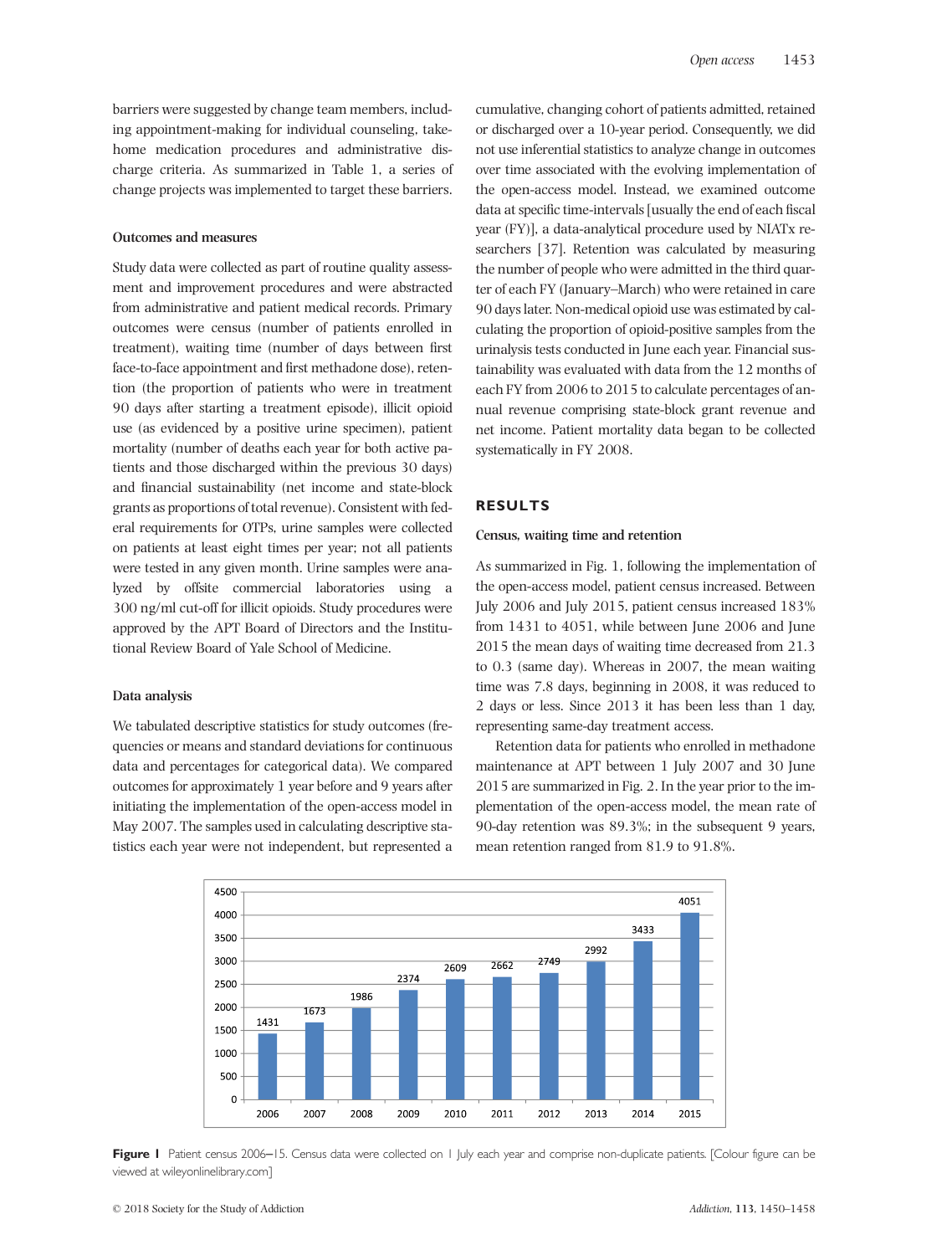

**Figure 2** Percentage of patients retained in treatment 90 days after admission and percentage of urine samples testing positive for illicit opioids. Retention data pertain to the fourth quarter of each fiscal year (i.e. the percentage of patients enrolled on 30 March who were retained throughout the following 90 days). Urine sample findings pertain to specimens collected in the month of June each year

#### **Non-medical opioid use**

Figure 2 also summarizes findings regarding the proportions of urines collected throughout the month of June for 10 consecutive years that tested positive for opioids other than methadone (i.e. for the June prior to the implementation of the open-access model and subsequent 9 years). In June 2006, 17.2% of urine samples tested positive for opioids. Subsequently, each June, the proportion of urine samples testing positive for opioids ranged from 10.8 to 20.1%.

#### **Patient mortality**

Annual patient mortality data are summarized in Table 2. Between FY 2008 and 2015, the number of annual patient deaths ranged from 13 to 30, for a mortality rate range of 0.0047–0.0101%. Ten deaths during this time-period were found to result from overdose.

# **Financial sustainability**

Figure 3 summarizes the proportions of total annual revenue comprising state-block grant revenue and net income for the year preceding the implementation of the openaccess model and for the ensuing 9 years. Between FY 2006 and FY 2015 there was a 14% decline in the total amount of state-block grant dollars; in other words, grant revenues as a proportion of total annual revenue decreased from 49 to 24%. During the same time-period, net operating margin rose from 2 to 10% and there was an increase in the proportion of total annual revenue comprising net income. Increased net income resulted from greater patient volume, enhanced operating efficiency (e.g. streamlining intake procedures) and expansion of coverage for methadone maintenance as a function of the Affordable Care Act.<sup>5</sup>

# **DISCUSSION**

This is one of the first studies to examine the implementation of a NIATX-informed addiction treatment delivery model over multiple years. Following the introduction of the open-access model, there were considerable decreases in admission waiting time and increases in treatment access and capacity without apparent deleterious effects on retention, non-medical opioid use or financial stability. Findings here provide a framework for scaling up MAT both in the United States and internationally, where the need for treatment of OUD in response to the opioid epidemic is needed urgently.

# **Census and waiting time**

Relative to national statistics from 2003 to 2012, when patient census (or treatment capacity) increased only 37% [23], our census increased by 183% over 10 years (from 1431 to 4051) following implementation of the openaccess model. During the first 5 years of the open-access model most patients were screened, assessed and medicated on the same day. Reduced waiting time was achieved partly by shortening delays between initial screening, intake and admission (e.g. instituting walk-in same-day intake/admission). OTPs have operated traditionally (and in the case of non-profits have been financed) under the assumption that a fixed number of individuals could be treated at any given time: when demand for treatment exceeds allocated treatment slots, prospective patients are turned away or assigned to a waiting list [32], and consequently many do not enter treatment [34,38]. There is considerable variability throughout countries in the availability and accessibility (including waiting times) of MAT with some countries, such as France, having achieved

<sup>5</sup>Although the data are not presented, a visual analysis of the findings indicated that there were no observabledifferences on outcomes between the sites, all of which are located in New Haven County, CT.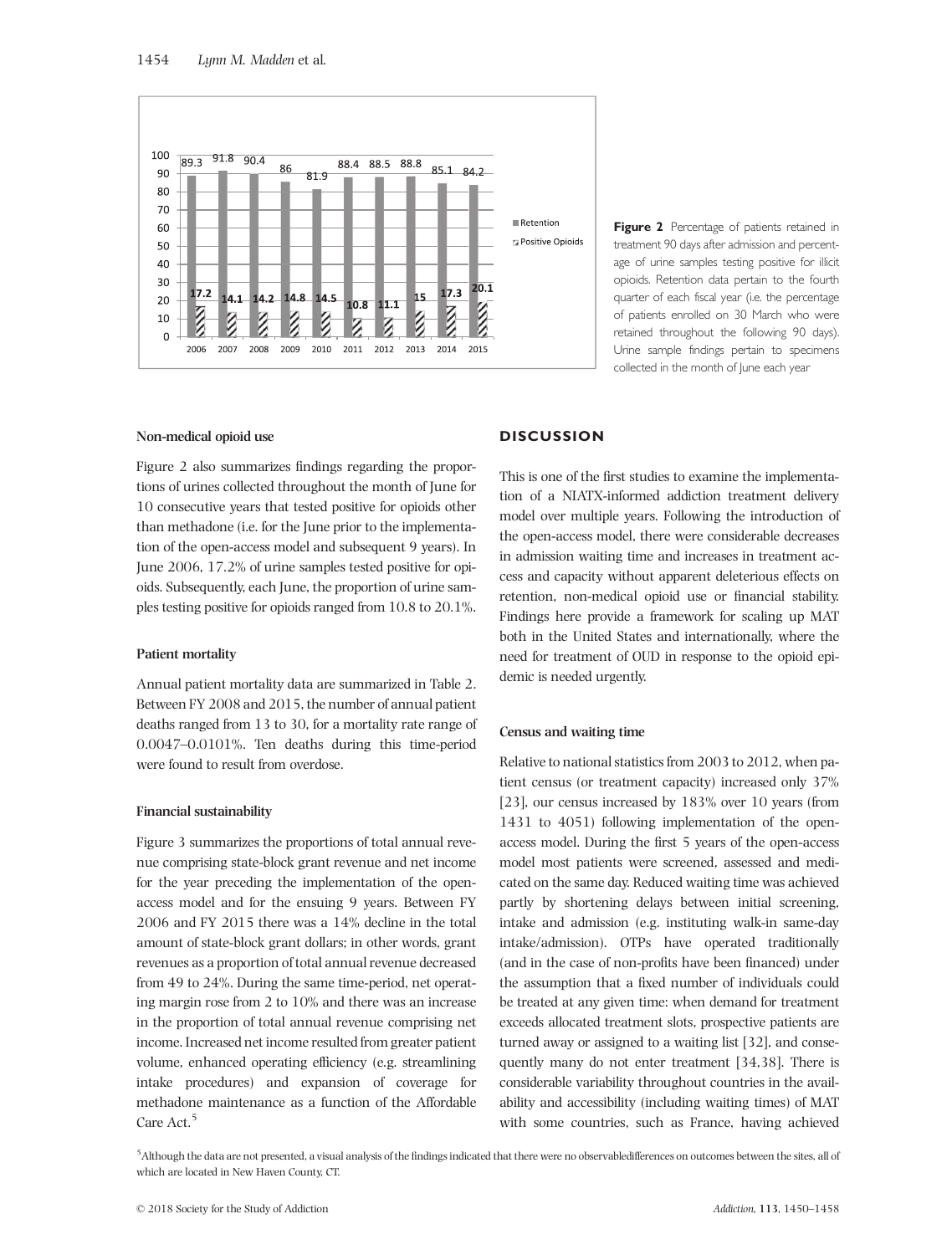| FY                               | 2008           | 2009           | 2010           | 2011           | 2012             | 2013           | 2014           | 2015           |
|----------------------------------|----------------|----------------|----------------|----------------|------------------|----------------|----------------|----------------|
| $\#$ Deaths                      | 15             | 13             | 17             | 27             | 13               | 28             | 30             | 30             |
| Overdose deaths                  |                | h              |                |                | $\left( \right)$ | $\Omega$       |                |                |
| Patient census<br>Mortality rate | 1986<br>0.0076 | 2374<br>0.0055 | 2609<br>0.0065 | 2662<br>0.0101 | 2749<br>0.0047   | 2992<br>0.0094 | 3433<br>0.0087 | 4051<br>0.0074 |
|                                  |                |                |                |                |                  |                |                |                |

**Table 2** Patient mortality in fiscal years (FY) 2008–2015.



Figure 3 Percentages of annual total revenue comprising state-block grants and net income in fiscal years 2006–15. [Colour figure can be viewed at [wileyonlinelibrary.com](http://wileyonlinelibrary.com)]

great country-wide success in expanding availability and improving access [39,40].Waiting times of at least 1 month for methadone maintenance are common in the United States [41]. Individuals referred from the criminal justice system or with co-occurring psychopathology, or those of racial/ethnic minority status or with lower educational levels, are at increased risk of not enrolling in methadone maintenance when faced with long intake waiting times [32]. The open-access model offers a potentially important approach for eliminating extant treatment access disparities.

The Code of Federal Regulations (45 CFR 96.126) stipulates a 14-day limit on waiting time for individuals at high risk (e.g. people with HIV) or the provision of interim methadone treatment (IMT) involving daily on-site visits for methadone without take-home doses, counseling or services for a maximum of 120 days. While IMT has been advanced as an approach to minimize waiting times and enhance treatment access [42,43], the open-access model provides methadone maintenance services immediately, including medication, counseling and psychiatric treatment, and it does not impose a maximum treatment duration after which discharge or transfer occurs.

The change team identified long-standing barriers to treatment access (e.g. payment of back balances or upfront fees) that were not taking into account the characteristics of many patients who seek MAT (e.g. limited income). One important change project was altering the primary mode of counseling delivery from scheduled individual appointments to 'drop-in' groups and individual counseling, which enabled expanded capacity. While findings regarding the relative efficacy of adding counseling to pharmacotherapy with buprenorphine or methadone are mixed [44,45], the availability of drop-in psychosocial interventions has permitted the same number of counselors to treat more patients, and it has offered patients more access and choice about counseling.

# **Retention, non-medical opioid use and mortality**

Because relapses are common among those who discontinue treatment [8,9], addressing the current opioid epidemic necessitates enhancing MAT access and capacity nation-wide without diminishing retention. The openaccess model identified and addressed barriers to access (e.g. waiting time), retention (e.g. discharge criteria) and capacity (e.g. treatment delivery costs). The study extends findings from previous research on same-day treatment access by demonstrating that even as capacity escalated over multiple years, no noticeable loss in retention occurred [46–48]. The annual retention rates following the implementation of the open-access model were noticeably higher than those reported in randomized clinical trials [35,49]. While some programs discharge patients for continued illicit substance use, the open-access model eliminated this criterion without an apparent deleterious effect (as measured by urinalysis findings). While the percentage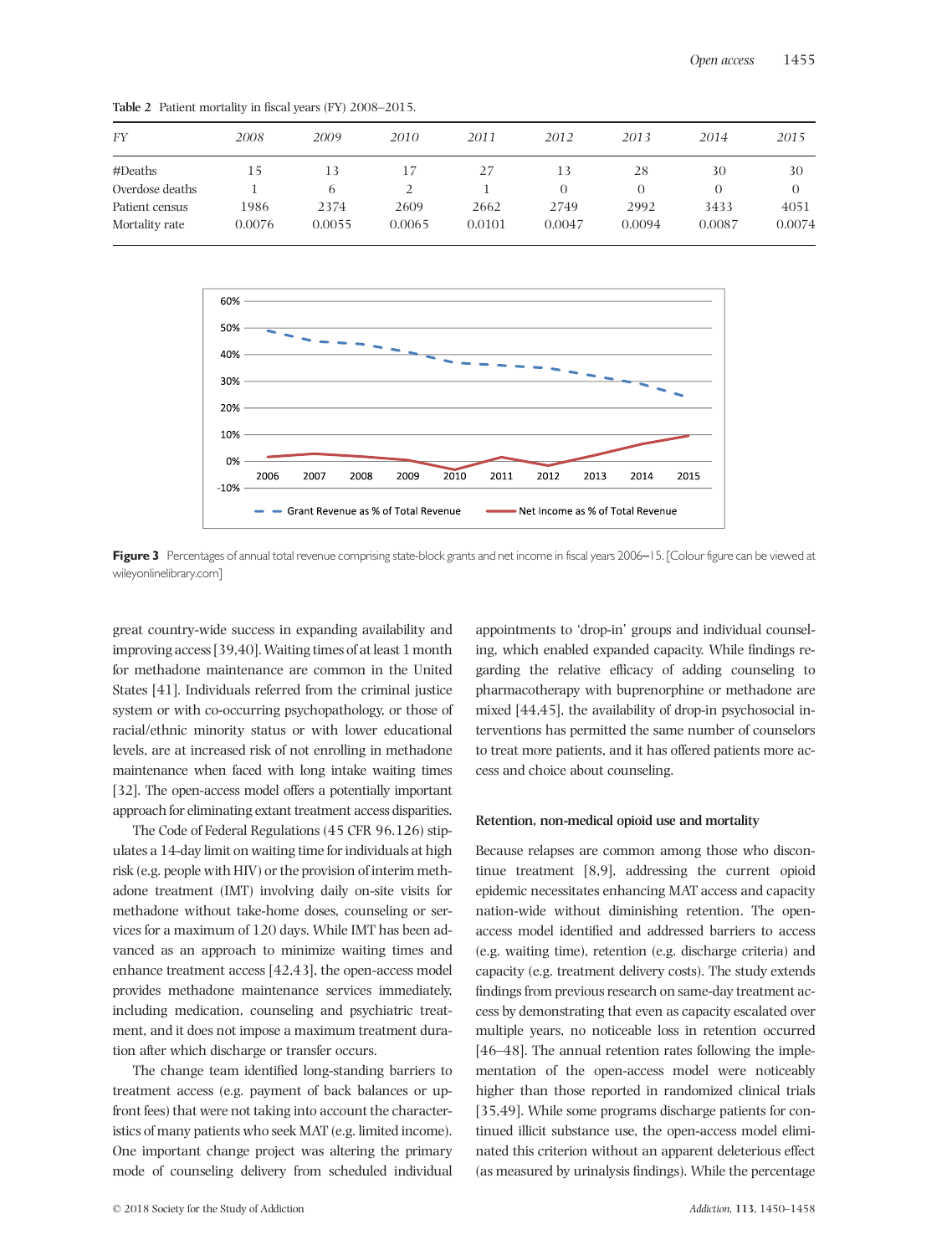of samples testing positive for opioids varied considerably, visual analysis of the data suggests no obvious associations between opioid-positive urines, treatment capacity and other study outcomes. Patients in MAT (even those who use illicit opioids periodically) have been found to be at significantly lower risk of overdose and mortality than their out-of-treatment peers [21,22]. Furthermore, even as treatment capacity escalated, mortality rates continued to be lower than in out-of-treatment individuals [9,50] and did not vary substantially from those in the general adult population [51]. Similar to findings of MAT expansion internationally [52], increased MAT access and capacity did not occur at the expense of safety [39].

### **Financial sustainability**

Methadone maintenance is economically advantageous to society; it is associated with significantly lower utilization of emergency department and in-patient care as well as lower criminal justice-related costs [53,54]. One barrier to MAT scale-up internationally is the financial cost to patients and financial remuneration to OTPs. While patient-incurred cost is an important negative predictor of treatment access and retention [33,34], it is important to recognize that OTPs operate within intricate, patchwork and fluid reimbursement structures involving federal and state (e.g. Medicaid) as well as local programs (e.g. criminal justice); private insurance companies; and out-of-pocket patient payments [55]. Thus, scaling up methadone maintenance nation-wide requires a robust, practicable and cost-efficient implementation model. Consistent with prior NIATx-related research, implementation of the open-access model was associated with improved financial sustainability, as evidenced by respective increases and decreases in the proportions of total revenues attributable to net income and grants, respectively [56]. APT leveraged two important changes in health-care remuneration resulting from the Affordable Care Act: Medicaid coverage of substance use disorder treatment was expanded and commercial insurance carriers in Connecticut began covering methadone maintenance. Improved operating margins allowed APT to augment staffing to meet the demands of increased patient census and to offset state-block grant decreases while still offering services to patients, irrespective of their ability to cover the cost of services. APT was also able to gradually purchase and renovate its own space, rather than renting properties. The new spaces have greatly improved patientcentered physical facilities, further encouraging retention while reducing operating costs.

#### **Limitations**

Study limitations should be noted. Data were collected as part of routine quality improvement and assessment

© 2018 Society for the Study of Addiction *Addiction*, **113**, 1450–1458

In the absence of efficient, effective and safe strategies such as this open-access treatment model, the global opioid epidemic will continue to extract high costs to individual and to public health. To our knowledge, this study is among the first to provide a framework with real-world outcomes over nearly a decade of implementation of the open-access model for scaling up MAT through incremental changes to admissions and continuing care. Public health efforts targeting the opioid epidemic have focused primarily on preventing or reducing non-medical use of prescription opioids. Although this is a critically important strategy, OUD is an often-overlooked driver of opioid overdose [15] and opioid-related mortality and morbidity [14]. Despite the recent decreases in the prevalence of non-medical use of pre-

scription opioids among adults, the rates of OUD and

was not possible to conduct subanalyses to analyze the effect of specific changes made by the organization (e.g. eliminating back balances) and outcomes of interest (e.g. mortality rates). We focused on opioid-positive—and not opioid-negative—urine samples because the former needs to be addressed by clinical staff. Although clinical trials often impute data from missing urine samples to be opioid-positive, we did not do this as the data were collected for quality improvement purposes. Nonetheless, it should be noted that there was a low rate of missing samples. Data regarding patient mortality were only available for FYs 2008–15; thus, it was not possible to compare mortality data before and after the implementation of the open-access model. Similar to other NIATX-related studies, change projects were implemented over relatively brief time-periods and outcomes were collected at similar timepoints during the course of the study. Given the violation of statistical assumptions regarding independence of observations, we were unable to conduct advanced statistical modeling to analyze changes in important study outcomes following the implementation of the open-access model. NIATx data collection procedures, however, allow administrators to test multiple change projects at low cost and to collect pertinent on-site outcome data in real-time to inform organizational change [28,29]. Similar to any study of administrative or patient records, there may have been data entry errors and omissions [57]. This study was conducted in the OTPs operated by one non-profit community-based organization in the Northeast United States; the extent to which the findings generalize to other types of treatment programs (e.g. for-profit) or geographic locations is unknown. Lastly, reasons for non-retention at 90 days could not be determined because patients were not assessed individually or followed-up.

procedures, used commonly in implementation science, rather than from a rigorous research design. Thus, it

### **Conclusion**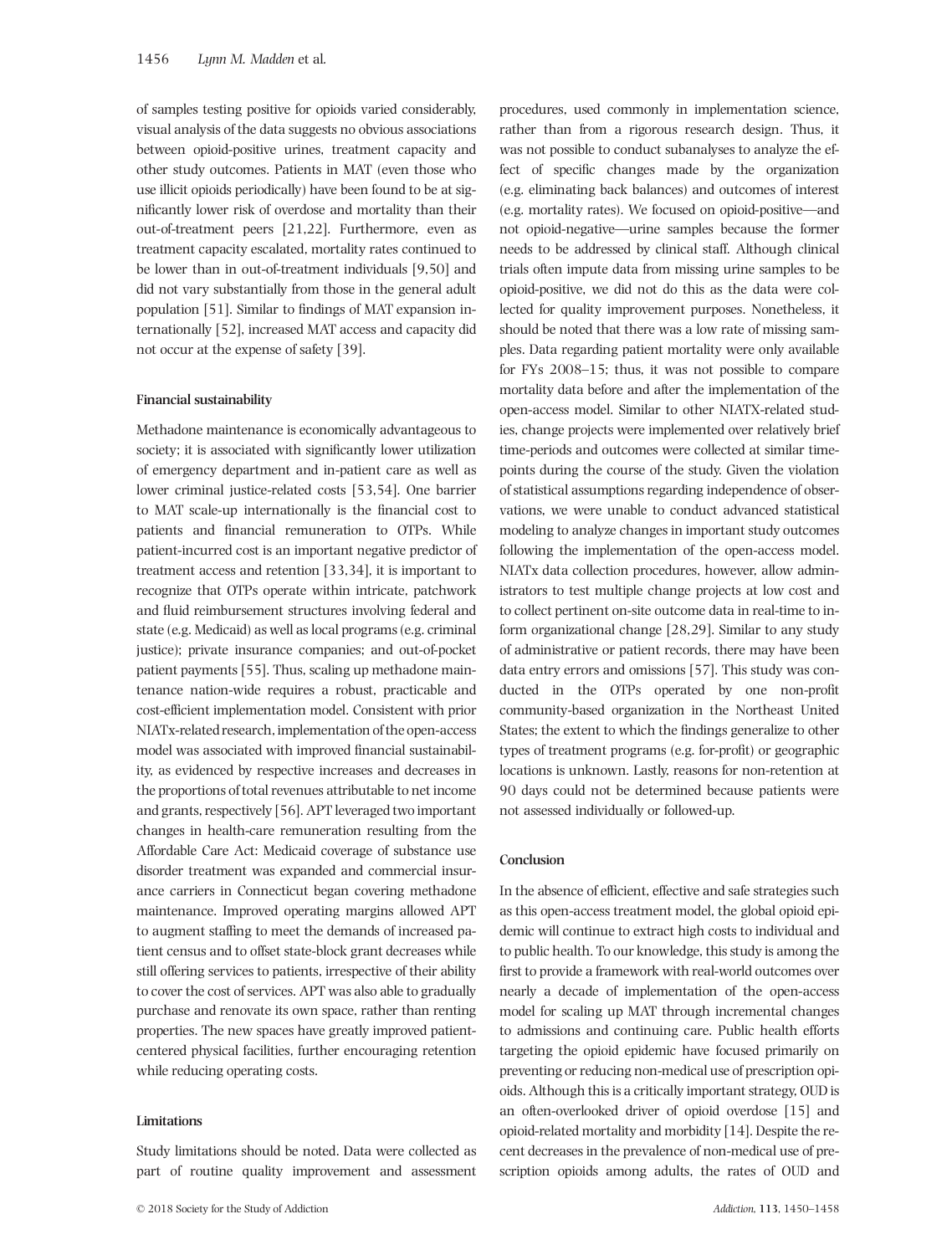opioid-related mortality continue to increase [58]. MAT can treat OUD and reduce overdose effectively, yet as few as 15–20% of those who need it are treated with MAT [7]. Scaling up access to affordable MAT and building MAT capacity are essential to stem the tide of the current opioid epidemic, and will probably require flexibility on the part of existing programs to make changes to treatment delivery models and advocacy to ensure that government entitlements and commercial insurance carriers cover the costs of treatment [59]. The open-access model offers one promising public health approach for building MAT capacity, and deserves additional research investigation.

# **Declaration of interests**

None.

#### **References**

- 1. Califf R. M., Woodcock J., Ostroff S. A proactive response to prescription opioid abuse. *N Engl J Med* 2016; **374**: 1480–5.
- 2. Murthy V. H. Ending the opioid epidemic—a call to action. *N Engl J Med* 2016; **375**: 2413–5.
- 3. United Nations Office on Drugs and Crime. World Drug Report 2016. United Nations Publication, sales no. E.16.XI.7. Available at: [http://www.unodc.org/doc/wdr2016/WORLD\\_](http://www.unodc.org/doc/wdr2016/WORLD_DRUG_REPORT_2016_web.pdf) [DRUG\\_REPORT\\_2016\\_web.pdf](http://www.unodc.org/doc/wdr2016/WORLD_DRUG_REPORT_2016_web.pdf) (accessed 16 October 2017) (Archived at<http://www.webcitation.org/6xryAZj8C> on 12 March 2018).
- 4. Center for Behavioral Health Statistics and Quality. Behavioral health trends in the United States: Results from the 2014 National Survey on Drug Use and Health (HHS Publication No. SMA 15–4927, NSDUH Series H-50). 2015. Available at: [http://www.samhsa.gov/data/](http://www.samhsa.gov/data) (accessed 1 May 2017) (Archived at<http://www.webcitation.org/6xryN1aSw> March 2018).
- 5. Office of Applied Studies. *National and State Estimates of the Drug Abuse Treatment Gap: 2000 National Household Survey on Drug Abuse*, NHSDA Series H-14, DHHS Publication no. SMA 02–3640. Rockville, MD: Substance Abuse and Mental Health Services Administration; 2002.
- 6. Wu L.-T., Zhu H., Swartz M. S. Treatment utilization among persons with opioid use disorder in the United States. *Drug Alcohol Depend* 2016; **169**: 117–27.
- 7. Saloner B., Karthikeyan S. Changes in substance abuse treatment use among individuals with opioid use disorders in the United States, 2004–2013. *JAMA* 2015; **314**: 1515–7.
- 8. McLellan A. T., Lewis D. C., O'Brien C. P., Kleber H. D. Drug dependence, a chronic medical illness. *JAMA* 2000; **284**: 1689–95.
- 9. Hser Y., Hoffman V., Grella C. E., Anglin M. D. A 33-year follow-up of narcotics addicts. *Arch Gen Psychiatry* 2001; **58**: 503–8.
- 10. Nelson P. K., Mathers B. M., Cowie B., Hagan H., Des Jarlais D., Horyniak D., *et al*. Global epidemiology of hepatitis B and hepatitis C in people who inject drugs: results of systematic reviews. *Lancet* 2011; **378**: 571–83.
- 11. Mathers B. M., Degenhardt L., Phillips B., Wiessing L., Hickman M., Strathdee S. A. *et al*. Global epidemiology of injecting drug use and HIV among people who inject drugs: a systematic review. *Lancet* 2008; **372**: 1733–45.
- 12. Rudd R. A., Seth P., David F., Scholl L. Increases in drug and opioid-involved overdose deaths—United States, 2010–2015. *Morb Mortal Wkly Rep* 2016; **65**: 1445–52.
- 13. Birnbaum H. G., White A. G., Schiller M., Waldman T., Cleveland J. M., Roland C. L. Societal costs of prescription opioid abuse, dependence, and misuse in the United States. *Pain Med* 2011; **12**: 657–67.
- 14. Kolodny A., Courtwright D. T., Hwang C. S., Kreiner P., Eadie J. L., Clark T. W. *et al*. The prescription opioid and heroin crisis: a public health approach to an epidemic of addiction. *Annu Rev Public Health* 2015; **36**: 559–74.
- 15. Volkow N. D., Frieden T. R., Hyde P. S., Cha S. S. Medicationassisted therapies—tackling the opioid-overdose epidemic. *N Engl J Med* 2014; **370**: 2063–6.
- 16. Crowley R., Kirschner N., Dunn A. S., Bornstein S. S. Health and public policy to facilitate effective prevention and treatment of substance use disorders involving illicit and prescription drugs: an American College of Physicians position paper. *Ann Intern Med* 2017; **166**: 733–6.
- 17. Office of National Drug Control Policy. Medication-assisted treatment for opioid addiction. Executive Office of the President. 2012. Available at: [http://www.whitehouse.gov/](http://www.whitehouse.gov/ONDCP) [ONDCP](http://www.whitehouse.gov/ONDCP) (accessed 1 May 2017) (Archived at [http://www.](http://www.webcitation.org/6xrydYkZj) [webcitation.org/6xrydYkZj](http://www.webcitation.org/6xrydYkZj) on 12 March 2018).
- 18. Pecoraro A., Ma M., Woody G. E. The science and practice of medication-assisted treatments for opioid dependence. *Subst Use Misuse* 2012; **47**: 1026–40.
- 19. Kresina T. F., Lubran R. Improving public health through access to and utilization of medication assisted treatment. *Int J Environ Res Public Health* 2011; **8**: 4102–17.
- 20. MacArthur G. J., Minozzi S., Martin N., Vickerman P., Deren S., Bruneau J. *et al*. Opiate substitution treatment and HIV transmission in people who inject drugs: systematic review and meta-analysis. *BMJ* 2012; **345**: e5945.
- 21. Cousins G., Boland F., Courtney B., Barry J., Lyons S., Fahey T. Risk of mortality on and off methadone substitution treatment in primary care: a national cohort study. *Addiction* 2016; **111**: 73–82.
- 22. Sordo L., Barrio G., Bravo M. J., Indave B. I., Degenhardt L., Wiessing L. *et al*. Mortality risk during and after opioid substitution treatment: systematic review and meta-analysis of cohort studies. *BMJ* 2017; **357**: j1550.
- 23. Jones C. M., Campopiano M., Baldwin G., McCance-Katz E. National and state treatment need and capacity for opioid agonist medication-assisted treatment. *Am J Public Health* 2015; **105**: e55–e63.
- 24. Arfken C. L., Johanson C.-E., di Menza S., Schuster C. R. Expanding treatment capacity for opioid dependence with office-based treatment with buprenorphine: national surveys of physicians. *J Subst Abuse Treat* 2010; **39**: 96–104.
- 25. Greene P. Outpatient drug utilization trends for buprenorphine years 2002–2009. Buprenorphine Meeting, Washington DC, USA; 2010.
- 26. Compton W. M., Boyle M., Wargo E. Prescription opioid abuse: problems and responses. *Prev Med* 2015; **80**: 5–9.
- 27. White House Office of the Press Secretary. President Obama proposes \$1.1 billion in new funding to address the prescription opioid abuse and heroin use epidemic. Available at: [https://www.whitehouse.gov/the-press-of](https://www.whitehouse.gov/the-press-office/2016/02/02/president-obama-proposes-11-billion-new-funding-address-prescription)fice/2016/02/ [02/president-obama-proposes-11-billion-new-funding-ad](https://www.whitehouse.gov/the-press-office/2016/02/02/president-obama-proposes-11-billion-new-funding-address-prescription)[dress-prescription](https://www.whitehouse.gov/the-press-office/2016/02/02/president-obama-proposes-11-billion-new-funding-address-prescription) (accessed 29 April 2017) (Archived at <http://www.webcitation.org/6y2E97JL1> on 19 March 2018).
- 28. McCarty D., Gustafson D. H., Wisdom J. P., Ford J., Choi D., Molfenter T., *et al*. The Network for the Improvement of